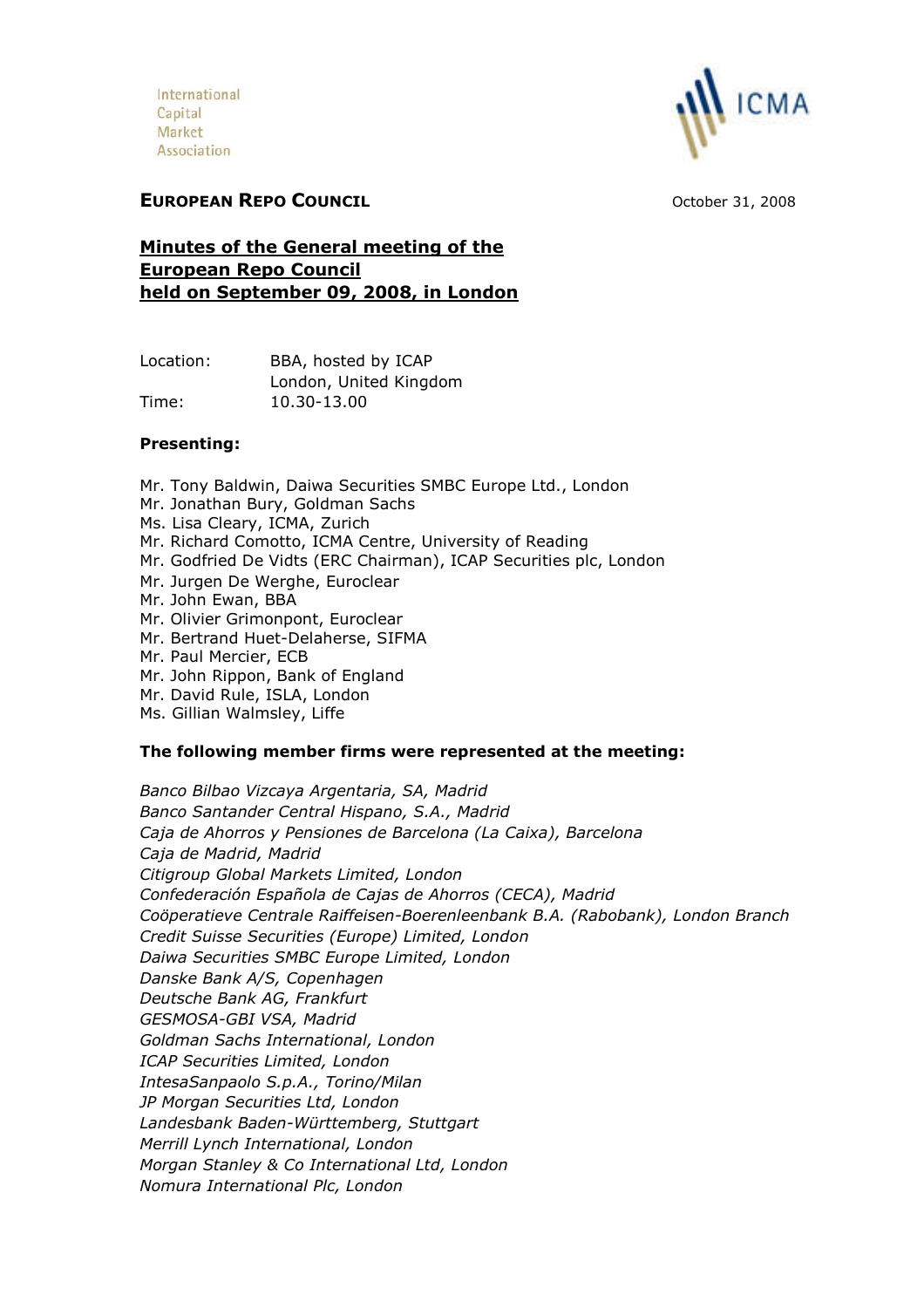*The Royal Bank of Scotland Plc, London*

#### **The following member firms were not represented at the meeting:**

*ABN AMRO Bank NV, Amsterdam Aurel Leven Securities, Paris Banca Nazionale del Lavoro S.p.A., Rome Bank Austria Creditanstalt AG, Vienna Bank Julius Bär & Co. AG, Zurich Bank of Scotland Plc, London Barclays Capital Securities Ltd, London Bayerische Hypo-und* Vereinsbank AG, UniCredit Markets & Investment Banking**,** *Munich Bayerische Landesbank, Munich BNP Paribas, Paris CALYON, Paris Canadian Imperial Bank of Commerce (CIBC), London branch Commerzbank AG, Frankfurt Dexia Bank Belgium NV/SA, Brussels Dresdner Bank AG, Frankfurt (Dresdner Kleinwort) DZ Bank AG Deutsche Zentral-Genossenschaftsbank, Frankfurt Fortis Bank, Brussels HSBC Bank Plc, London HSBC France, Paris ING Bank N.V., Amsterdam ING Belgium SA/NV, Brussels KBC Bank NV, Brussels Kredietbank S.A. Luxembourgeoise, Luxembourg Lloyds TSB Bank plc, London MF Global UK Ltd, London Mitsubishi UFJ Securities International plc, London Mizuho International PLC, London MPS Finance Banca Mobiliare S.p.A., Siena National Bank of Greece SA, Athens NIB Capital Bank N.V., The Hague Raiffeisen Zentralbank Oesterreich AG, Vienna Royal Bank of Canada Europe Limited, London Société Générale S.A., Paris UBS AG, Zurich UniCredit Banca Mobiliare S.p.A., Milan WestLB AG, Dusseldorf*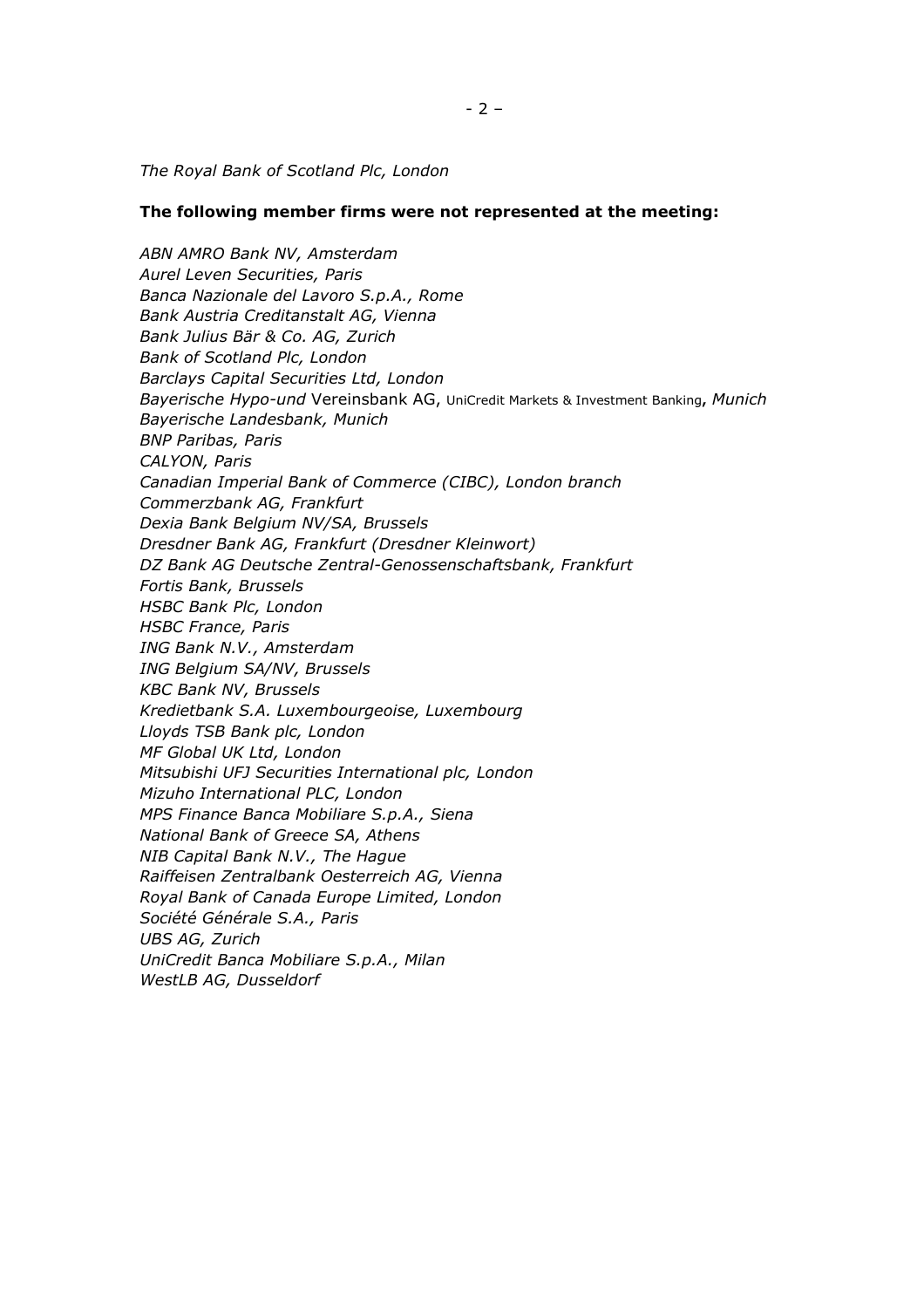## **1. Overview of recent developments in the repo market and approval of the minutes of the ERC general meeting held on Thursday, March 13 2008 in Paris**

The Chairman, Godfried De Vidts, first welcomed the Council members, observers and guests and thanked ICAP for kindly hosting the meeting and the wine tasting evening that would follow suit.

The Chairman updated the ERC Council members of recent repo market developments. Firstly, he referred to the changes in the composition of the ERC Committee. Mr. Tim Keenan and Mr. Ed Donald were replaced in August by Mr. Michel Semaan and Mr. Luis Soutullo.

The Chairman explained that developments in the clearing and settlement were closely monitored by the ERC Committee. The Chairman felt that this will be high on the Commission's agenda in 2009. To further explain the European clearing and settlement environment, the Chairman used a BNP Paribas slide distinguishing between a short-term (the current model) and long-term (expected changes) perspective. He referred to Commissioner McCreevy's speech where he said he would 'not accept any foot dragging' over the implementation of the Code. In addition the Chairman also referred to the potential intention of the Code to be extended to fixed income and derivative products, if any market failure was identified.

The last CESAME meeting was held on June 16, 2008. The Chairman reported that the project was to be continued and that a CESAME II Group had been established. The task of CESAME II had been expanded compared to that of CESAME. Attention would be given to the Giovannini Barriers including possible new barriers. The Chairman also reported that the ERC Committee and the ERC Operations working group had, since the last ERC Council meeting, positively contributed to the T2S and CCBM2 public consultations.

The Chairman explained that the Commission was looking at the ISIN code issue – which is related to the licensing of ISINs in Europe. The latter issue was in fact discussed at the last CESAME meeting. The aim was to find a European solution allowing an identification tool that would be based on a cost recovery basis only.

As regards Eurepo and LIBOR, the Chairman reported that the ERC Committee had been involved in the current discussions as regards these benchmarks. Contact was established between himself and the CEO of the BBA on LIBOR. The ERC Committee was also looking at Eurepo and the EuroGC basket, to ensure that the index reflected market conditions.

As regards education, the Chairman indicated that a repo seminar was to be held in November in Brussels<sup>[1](#page-2-0)</sup>, an IMF repo workshop was scheduled later this year in

<span id="page-2-0"></span> $1$  The repo seminar has since been postponed.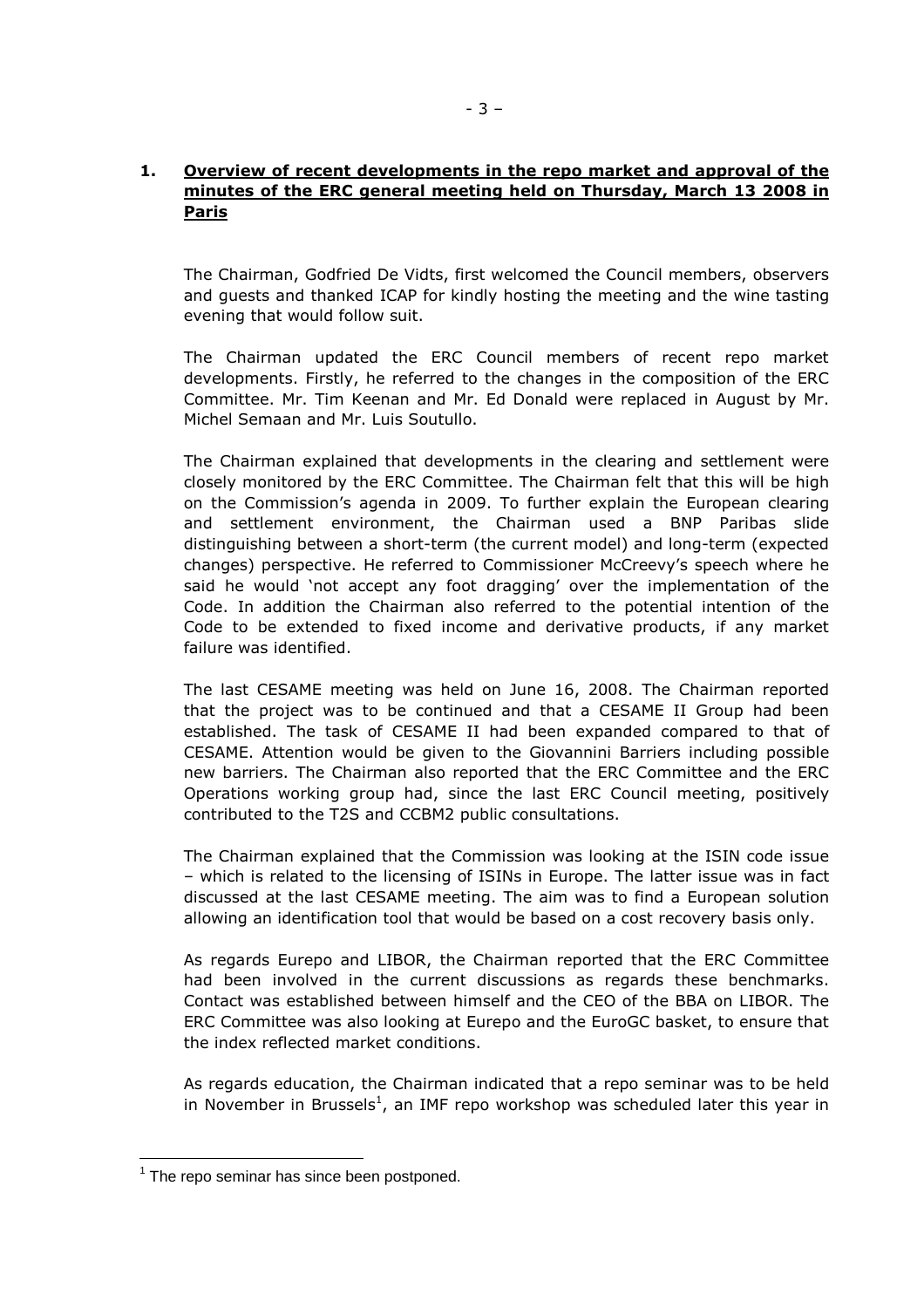Malaysia and an ICMA sponsored workshop in South America. Education remained important and will benefit the market as a whole.

### **2. Approval of the minutes of the ERC General Meeting held on March 13, 2008 in Paris and dated October 12, 2007**

The minutes of the ERC General Meeting held on March 13, 2008 and dated April 10, 2008 were unanimously approved. They are available from the ICMA website at

<http://www.icmagroup.org/about1/international1/minutes.html>

### **3. Update on GMRA issues**

a. Progress report on legal opinion updates

The Chairman asked Ms. Lisa Cleary, who had just joined the ICMA's legal department in Zurich, to provide the Council members with the regular update on GMRA-related matters.

The presentation looked at the past, the present and the future legal opinion exercise for the GMRA. She reminded the ERC Council that 68 GMRA opinions were now available and that the counterparty coverage had been expanded, slides 7 and 8 of the presentation identified the coverage of those opinions. (Presentation in Annex 2)

She told the ERC Council that the 2009 legal opinion exercise was about to commence. The combined opinions were to be updated by March 31, 2009, and the process would be administrated by ICMA.

She also referred to the current discussion as regards the future funding of legal opinions. ICMA and SIFMA were preparing a proposal for a new model for the funding of legal opinions. Both trade associations had received initial feedback and guidelines from the ERC Committee to prepare this proposal<sup>2</sup>.

The text of the GMRA and all accompanying documentation are publicly available free of charge on ICMA's website ([http://www.icmagroup.org/market\\_practice/legal1/global.html\)](http://www.icmagroup.org/market_practice/legal1/global.html) and GMRA opinions are available to ICMA members, also free of charge, in the members' area of the website

([http://www.icmagroup.org/market\\_practice/legal1/GMRA\\_Legal\\_opinions.html\)](http://www.icmagroup.org/market_practice/legal1/GMRA_Legal_opinions.html).

b. ISLA Agent Lender Disclosure Project - Update

<sup>&</sup>lt;sup>2</sup> Since the ERC Council meeting held on September 9, 2008, SIFMA has communicated to ICMA its intention to cease its involvement in the ERC and in the funding of GMRA opinions.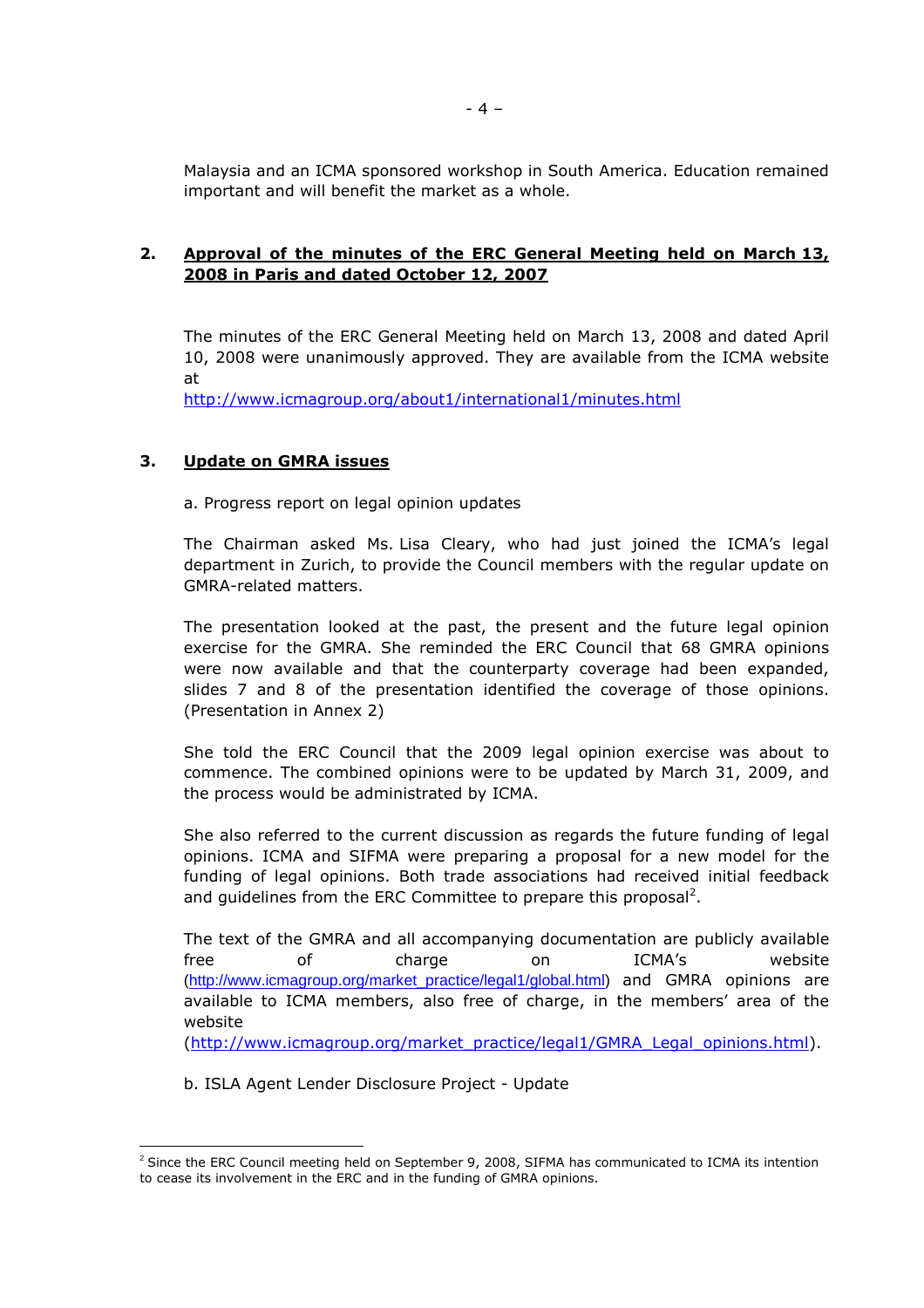The Chairman invited Mr. David Rule, Chief Executive of ISLA, to give his presentation on Agent Lender Disclosure.

In his presentation – attached at Annex  $3 -$ , Mr. Rule explained the project originated from the EU work on the implementation of Basel II as by January 2010 borrowers must receive underlying principal exposures from agent lenders at latest business date following settlement date. Mr. Eric Lepore of Deutsche Bank, London, had been nominated as the link between the ERC Committee and the ISLA project and Ms. Nathalie Aubry of ICMA participated to ISLA EU ALD Working Group.

The final model was published in July 2008 and was available at [www.isla.co.uk](http://www.isla.co.uk/). It is intended to be implemented by January 2010. The model replicated the US model. As far as triparty and DBV collateral reporting were concerned, two models were available and it was decided that both were allowed to be agreed on a bilateral basis. As far as agency repo/reverse repo was concerned, Mr. David Rule explained that the reporting remained optional. Repo dealers should take the initiative with agent lenders/asset managers in US and Europe in order to go further. The Chairman encouraged ERC Council members to do so.

### **4. ERC Operations Group Update**

Mr. Jonathan Bury passed on Mr. Roger Moran's apologies to the ERC Council members and presented the update. The presentation is attached as Annex 4.

On Target 2 Securities the ERC favoured a solution whereby a repo was instructed to the (I)CSDs as two separate messages(one with the opening leg and the other the closing leg of the repo). Currently T2S will accept repos instructed in both a single instruction or as two separate instructions.

As far as the Euroclear Business Model Implementation of securities financing was concerned, the ERC recommendation was based on an approach of reduced complexity and cross-border standardisation.

Jonathan Bury also referred to other topics covered by the ERC Operations group such as the EONIA calculation convention within the Italian market, the use of trade date as matching field within Clearstream Frankfurt, ICSD triparty interoperability and the Euroclear consultation paper on domestic collateral management. The discussions were still ongoing.

### **5. CCBM2 –Credit Claims**

The Chairman presented this item (attached in Annex 5). He started by a definition of collateral and liquidity management, and the place of credit claims in the CCBM2 system. Credit claims have been as from January 1, 2007 included in the single list of eligible collateral accepted by the ECB. Following this addition, the use of credit claims as collateral went from 4% in 2006 to 12% in 2007 according to ECB statistical data. The Chairman stated that the legal framework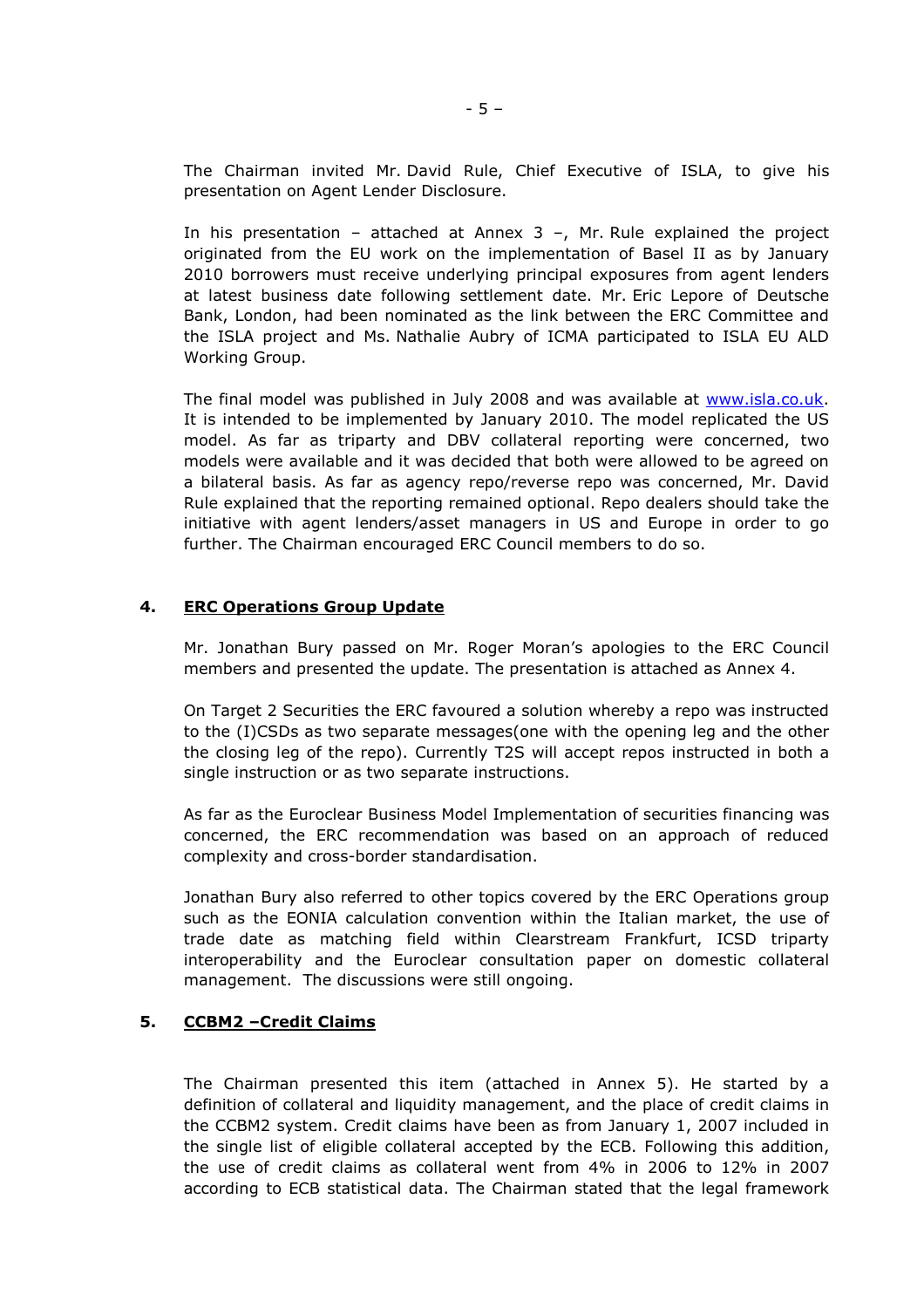for credit claims still needed further harmonisation. The proposed revision of Directive 2002/47/EC on financial collateral arrangements was welcomed by the market, but failed to reflect properly the use of credit claims in today's markets. The Chairman added that credit claims should be eligible for both central banks and interbank transactions. These market issues were conveyed by a letter to Commissioner McCreevy. A response was received that the concerns had been noted and that discussions were taking their course at Commission level. The industry was also discussing practical steps as regards this issue, notably with SWIFT – to ensure standardised electronic messages, and ANNA – to ensure identification. ICMAs legal department has been asked to look at the GMRA allowing credit claims to be accepted as a source of collateral in this legal framework.

## **6. SLRC activities Update.**

The Chairman invited Mr. Tony Baldwin, the ERC representative on the Securities Lending and Repo Committee (SLRC), to present. Mr. Tony Baldwin presented background information to the SLRC, and the types of documents covered under the SLRC (the Securities Borrowing and Lending Code of Guidance, the Gilt repo Code of Guidance, and the Gilt Annex to the GMRA). He also reviewed the recent discussions and developments on the agenda of the SLRC, as presented in his slide 5. Further information is available on [www.bankofengland.co.uk/markets/gilts/slrc.htm](http://www.bankofengland.co.uk/markets/gilts/slrc.htm) - (the presentation is attached as Annex 6).

## **7. UK Gilt Repo Code: Update and benefits to the UK market**

The Chairman thanked John Rippon of the Bank of England for his participation to the Council meeting, and invited him to present the UK Gilt Repo Code. The presentation is attached as Annex 7.

John Rippon explained the Code to the ERC Council members. The Code is a market code, not a regulatory or a Bank of England Code. It is a summary of the market's view of good practices and goes beyond regulatory requirements. It applies to the gilt repo market but its principles can be seen as also applicable to other repo markets.

The Code is produced under the auspices of the SLRC and the Money Markets Liaison Group (MMLG). At the time of its introduction, the development of a Gilt repo Code was seen a central means of educating players about good practice and underpinning confidence in the market. The first version of the Code was issued in November 1995, just before the start of the repo market in January 1996. The Code was updated a first time in 1998. There was no further updating until 2008.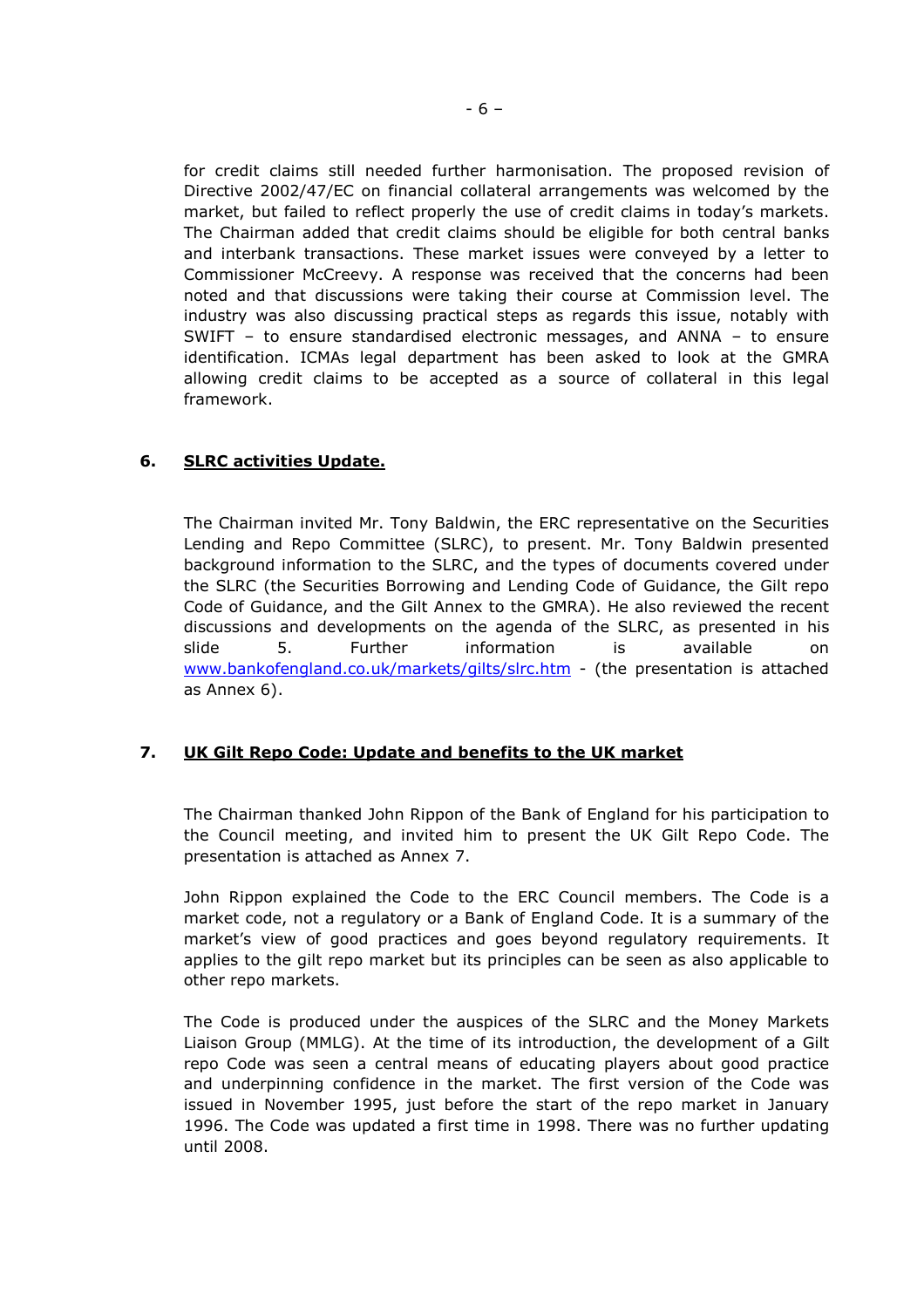The 2008 update of the Code included main changes as regards the removing of out of date material, shortening, and updates on regulation and infrastructure changes (e.g. central counterparties). The Code will be kept under review by the SLRC and MMLG and updated as and when needed.

## **8. BBA LIBOR**

The Chairman invited John Ewan of the BBA to present the fixing for unsecured lending, LIBOR.

John Ewan explained that the BBA has identified misconceptions as regards LIBOR, as highlighted by recent consultations. He started by clarifying how LIBOR was calculated. The panels of contributing banks send quotations to the distributor – Thomson Reuters. LIBOR is based on a trimmed mean. The contributor panels are selected by the BBA's FX&MM Advisory Panel; it is composed of at least 8 banks – depending on the currency, and broadly reflects the balance of activity in the inter-banks deposit market. The selection process follows a three-stage process, which does not seem to be well-understood. John Ewan explained the different elements of the definition of LIBOR which served as a base for selection contributing banks. He also compared LIBOR with other market benchmarks in the market.

John Ewan discussed the LIBOR consultation process. 31 detailed written reponses were received. Five main questions were asked in the consultation paper: 1) should the BBA create an additional and expanded second US Dollar fixing, 2) should we expand the current LIBOR panels, 3) should the BBA tighten the definition of 'reasonable market size?, 4) should the BBA increase anonymity of contributions and/or contributors?, 5) market views on enhancements to governance and scrutiny procedures. As regards the first question, the BBA was looking at market demand at the moment, and a consultation will be issued. As regards question 2, the current models capture broadly the market. The BBA will investigate further into expanding panels, and discuss with potential banks this possibility. As regards the definition of 'reasonable market size', John Ewan admitted it was vague but explained that this was intended. The respondents' sentiment was that it was not to be tinkered with. On the question of anonymity the respondents felt that it was not the way forward. The governance and scrutiny procedures will also be strengthened in light of the responses to the consultation. (John Ewan's presentation is attached as Annex 8).

## **9. Securitisation Markets Update**

The Chairman invited Bertrand Huet-Delahaerse to present to the ERC Council. The presentation is attached in Annex 9. The presentation gave an outlook on the current trends of the securitization market, the key public sector initiatives in this area, and a summary of the EU industry initiatives to improve transparency in the securitization market (10 initiatives). He also presented a summary of US industry initiatives to improve transparency in the securitization market. Finally he offered some preliminary conclusions from the SIFMA/ASF/ESF joint working group on restoring confidence in securitization markets. Accordingly respondents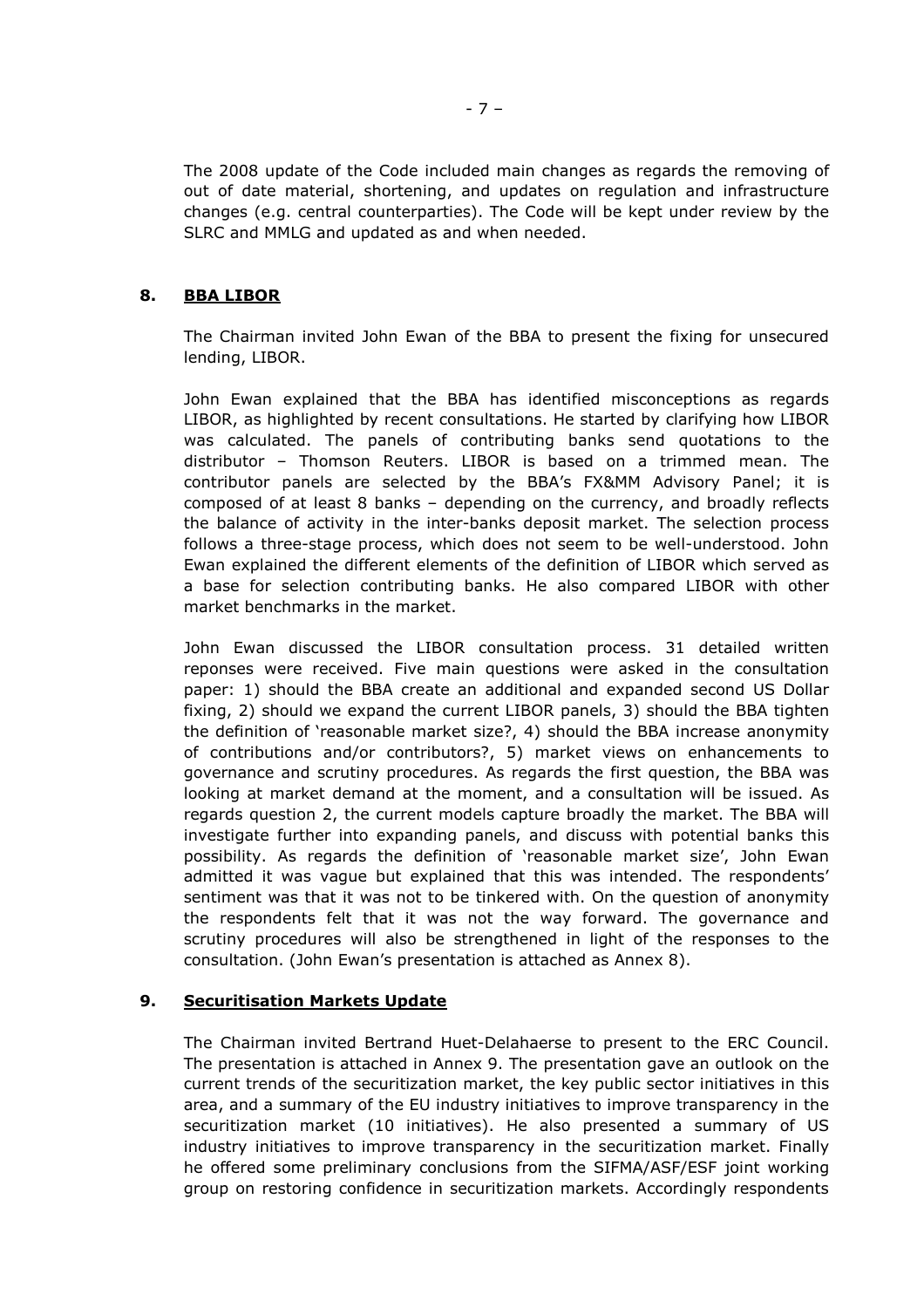saw better disclosure, restored confidence in CRAs, and increased transparency as key to restoring confidence, and stakeholders viewed disclosure and valuation as most critical to restarting the market.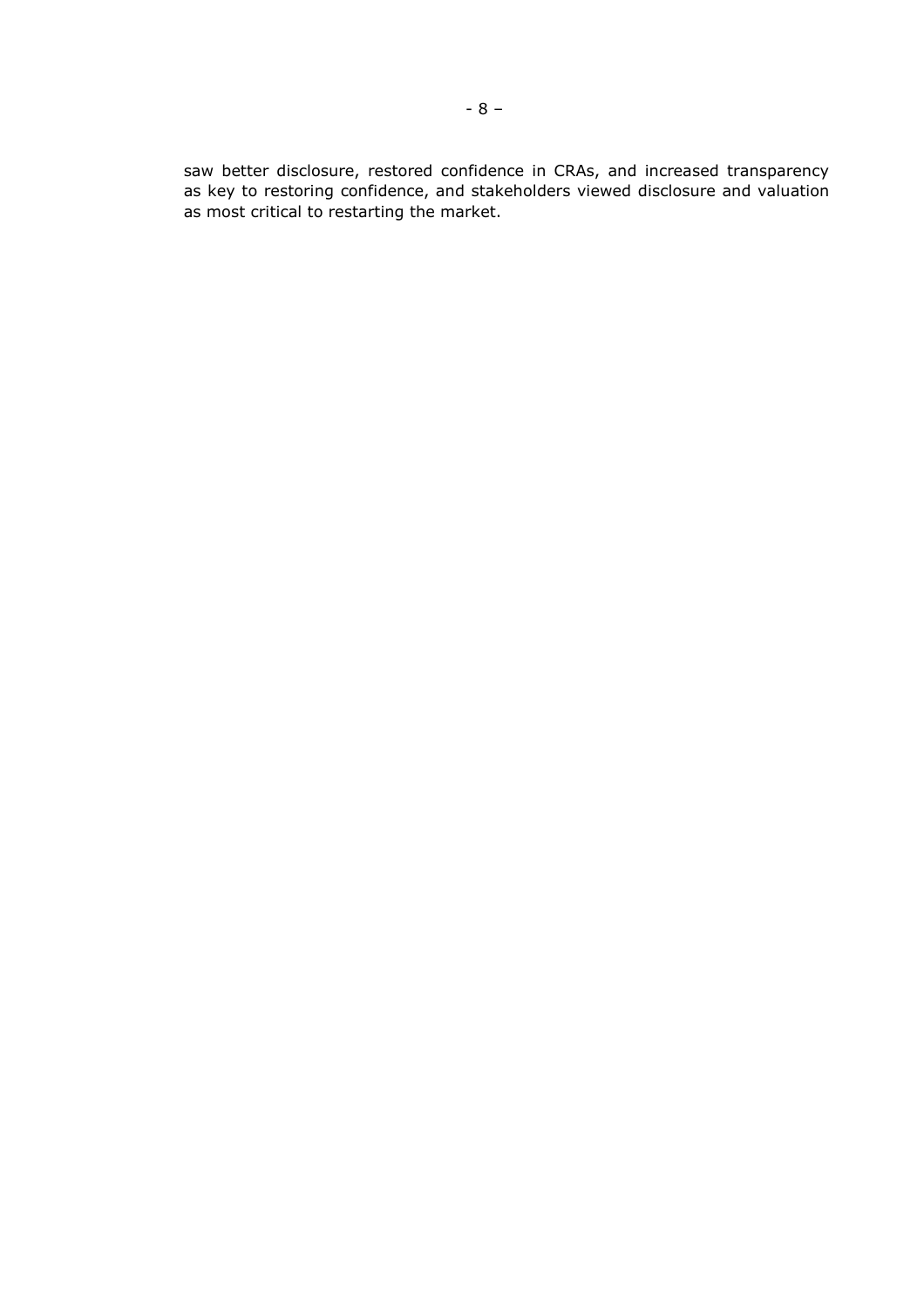### **10. ECB Liquidity Management in times of market turmoil**

The Chairman thanked Paul Mercier of the ECB for participating to the ERC Council meeting and invited him to present. (His presentation is attached as Annex 10).

Paul Mercier presented the features of the ECB monetary policy and its mechanisms through the 'balance sheet' of the Eurosystem as seen on slide 2 and 3 of his presentation. He explained that the ECB had at its disposal different tools to provide liquidity, as discussed in the consolidated balance sheet of the Eurosystem. In slide 3, Paul Mercier indicated that the marginal lending facility should read 75 million (of EUR), instead of 75 (in billion of EUR) as indicated on the slide.

Paul Mercier indicated that the ECB would not provide more than was necessary. Moreover he explained that the ECB did not add any liquidity in the market as reflected in the composition of the ECB balance sheet. The first measure taken as regards the drying up of liquidity was front loading – give more at the beginning and less over time. The ECB had two targets in mind: maintaining interest rates (for policy reasons), and help the market (by providing liquidity). One issue with front loading is that there was less lending later on. The aim of the ECB was to maintain account holding levels, as there was no overdraft possibility.

Paul Mercier also discussed the fact that banks had problems to get USD on money markets. Central banks were currently lending USD in the eurozone. The Fed was effectively lending to the ECB – and the ECB was acting as agent of the Fed. Paul Mercier reported that this was an international issue.

# **11. 15th European repo market survey – June 2008**

Richard Comotto gave an overview of the main conclusions of the survey. The full survey is available at [http://www.icmagroup.org/getdoc/b2efdc0a-bbad-4d53](http://www.icmagroup.org/getdoc/b2efdc0a-bbad-4d53-a021-6f9e9ab86e61/latest-Par-0024.aspx) [a021-6f9e9ab86e61/latest-Par-0024.aspx](http://www.icmagroup.org/getdoc/b2efdc0a-bbad-4d53-a021-6f9e9ab86e61/latest-Par-0024.aspx).

The main conclusion of the latest survey showed a consistent figure for repo market size, despite market turbulence. While the market as a whole had been resilient the survey indicated that individual participants had been affected by adverse conditions. Whilst 19 institutions expanded their repo book since the last survey, 41 had contracted their repo activity. This was the first time the survey had noted such a big negative imbalance in the expansion and contraction of institutions' repo books.